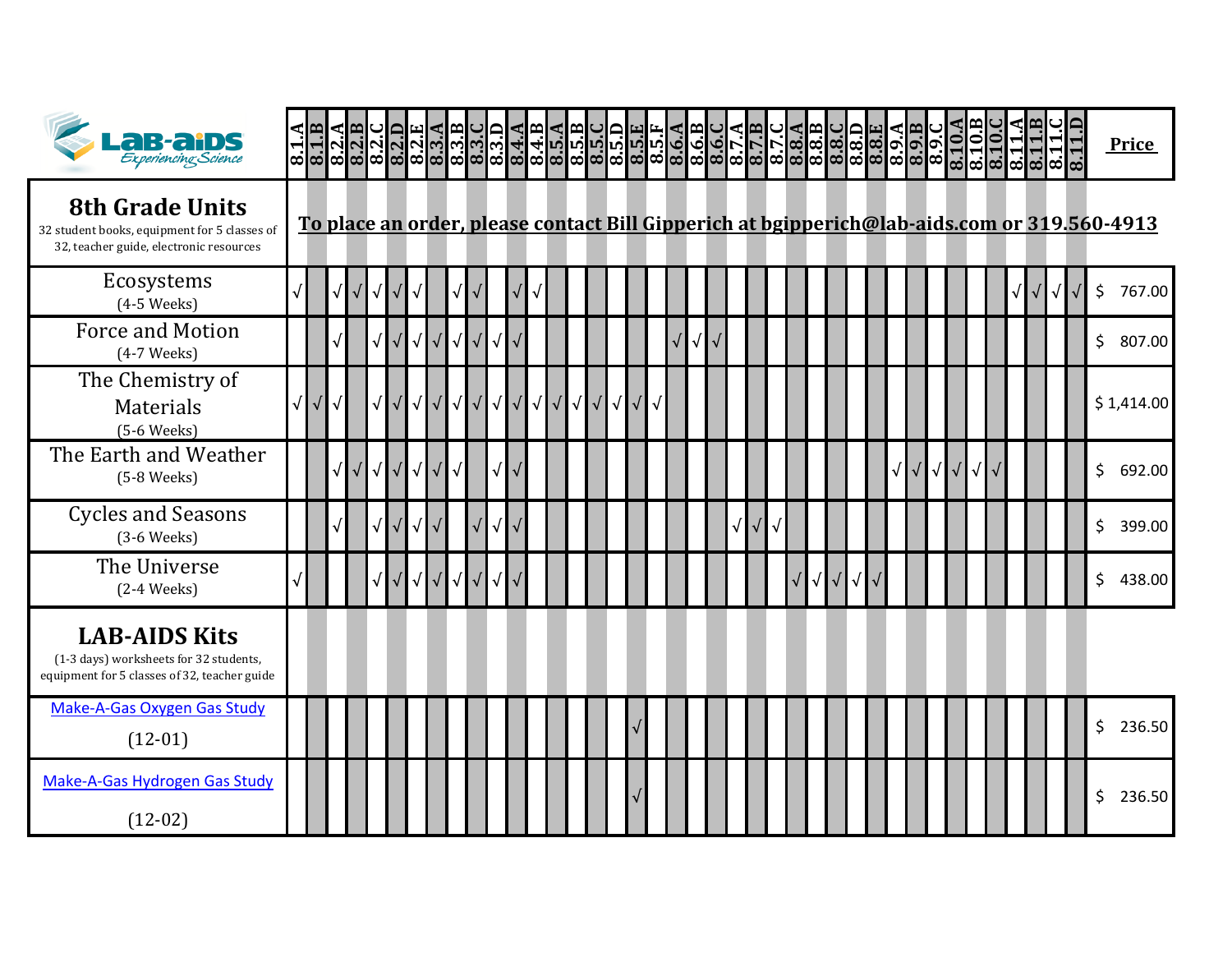| <b>LaB-aids</b><br>Experiencing Science                                               | $\overline{8.1.A}$ | 8.1.B | $\frac{8.2 \text{ A}}{8.2 \text{ B}}$ | 8.2. | 8.2.E<br>8.2.E<br>8.3.A | 8.3.B | 8.3. | $\frac{8.3 \text{ D}}{8.4 \text{ A}}$ |  |  | ၜ႞ၛၜၟၜၛၜၟ႞ၜၟၜၟၜၟၜၟၜၟၜၟၜၟၜၟၜ<br>ၛႜၯၯၟၯၯၯၟၣၜၣၜၣၯၯၯ<br>ႜၛၛႜၯၯၯၣၣၣၣၣၣၣၣၣၣၣ |  |  |  |  | $\frac{13.8}{13.81}$ | 8.8. | $\frac{8.9 \text{ }\AA}{8.9 \text{ }\AA}$ | 8.9. | 8.10.A | $\frac{8.10}{8.10}$ |  | $\frac{81}{81}$ | 8.11. | 8.1 | <b>Price</b> |
|---------------------------------------------------------------------------------------|--------------------|-------|---------------------------------------|------|-------------------------|-------|------|---------------------------------------|--|--|------------------------------------------------------------------------|--|--|--|--|----------------------|------|-------------------------------------------|------|--------|---------------------|--|-----------------|-------|-----|--------------|
| <b>Make-A-Gas Carbon Dioxide Gas</b><br><b>Study</b><br>$(12-03)$                     |                    |       |                                       |      |                         |       |      |                                       |  |  |                                                                        |  |  |  |  |                      |      |                                           |      |        |                     |  |                 |       |     | \$<br>236.50 |
| Photosynthesis, Plants, and Food<br>(H31)                                             |                    |       |                                       |      |                         |       |      |                                       |  |  | $\sqrt{ }$                                                             |  |  |  |  |                      |      |                                           |      |        |                     |  |                 |       |     | \$<br>69.95  |
| <b>Basic Owl Pellet Study</b><br>(H37)                                                |                    |       |                                       |      |                         |       |      |                                       |  |  |                                                                        |  |  |  |  |                      |      |                                           |      |        |                     |  |                 |       |     | \$<br>83.95  |
| <b>Advanced Owl Pellet Study</b><br>(H37A)                                            |                    |       |                                       |      |                         |       |      |                                       |  |  |                                                                        |  |  |  |  |                      |      |                                           |      |        |                     |  |                 |       |     | \$<br>103.00 |
| <b>Modeling &amp; Comparing Fossil Fuel</b><br>& Biofuel Combustion - Part A<br>(H38) |                    |       |                                       |      |                         |       |      |                                       |  |  |                                                                        |  |  |  |  |                      |      |                                           |      |        |                     |  |                 |       |     | \$<br>86.50  |
| <b>Identification of Chemical Reactions</b><br>(H84)                                  |                    |       |                                       |      |                         |       |      |                                       |  |  |                                                                        |  |  |  |  |                      |      |                                           |      |        |                     |  |                 |       |     | \$<br>98.50  |
| <b>Determination of Chemical</b><br>Formulas (#85)                                    |                    |       |                                       |      |                         |       |      |                                       |  |  |                                                                        |  |  |  |  |                      |      |                                           |      |        |                     |  |                 |       |     | \$<br>79.50  |
| Investigating the Chemistry of<br>Corrosion<br>(#86S)                                 |                    |       |                                       |      |                         |       |      |                                       |  |  |                                                                        |  |  |  |  |                      |      |                                           |      |        |                     |  |                 |       |     | \$<br>104.00 |
| Introduction to Oxidation-<br>Reactions (#88)                                         |                    |       |                                       |      |                         |       |      |                                       |  |  |                                                                        |  |  |  |  |                      |      |                                           |      |        |                     |  |                 |       |     | \$121.00     |
| <b>Elements and the Periodic Table</b><br>(H109S)                                     |                    |       |                                       |      |                         |       |      |                                       |  |  |                                                                        |  |  |  |  |                      |      |                                           |      |        |                     |  |                 |       |     | \$<br>62.95  |
| <b>Families of Elements Experiment</b><br>(H110R)                                     |                    |       |                                       |      |                         |       |      |                                       |  |  |                                                                        |  |  |  |  |                      |      |                                           |      |        |                     |  |                 |       |     | \$111.00     |
| <b>First Introduction to Molecular</b><br><b>Models (#129)</b>                        |                    |       |                                       |      |                         |       |      |                                       |  |  |                                                                        |  |  |  |  |                      |      |                                           |      |        |                     |  |                 |       |     | \$<br>79.95  |